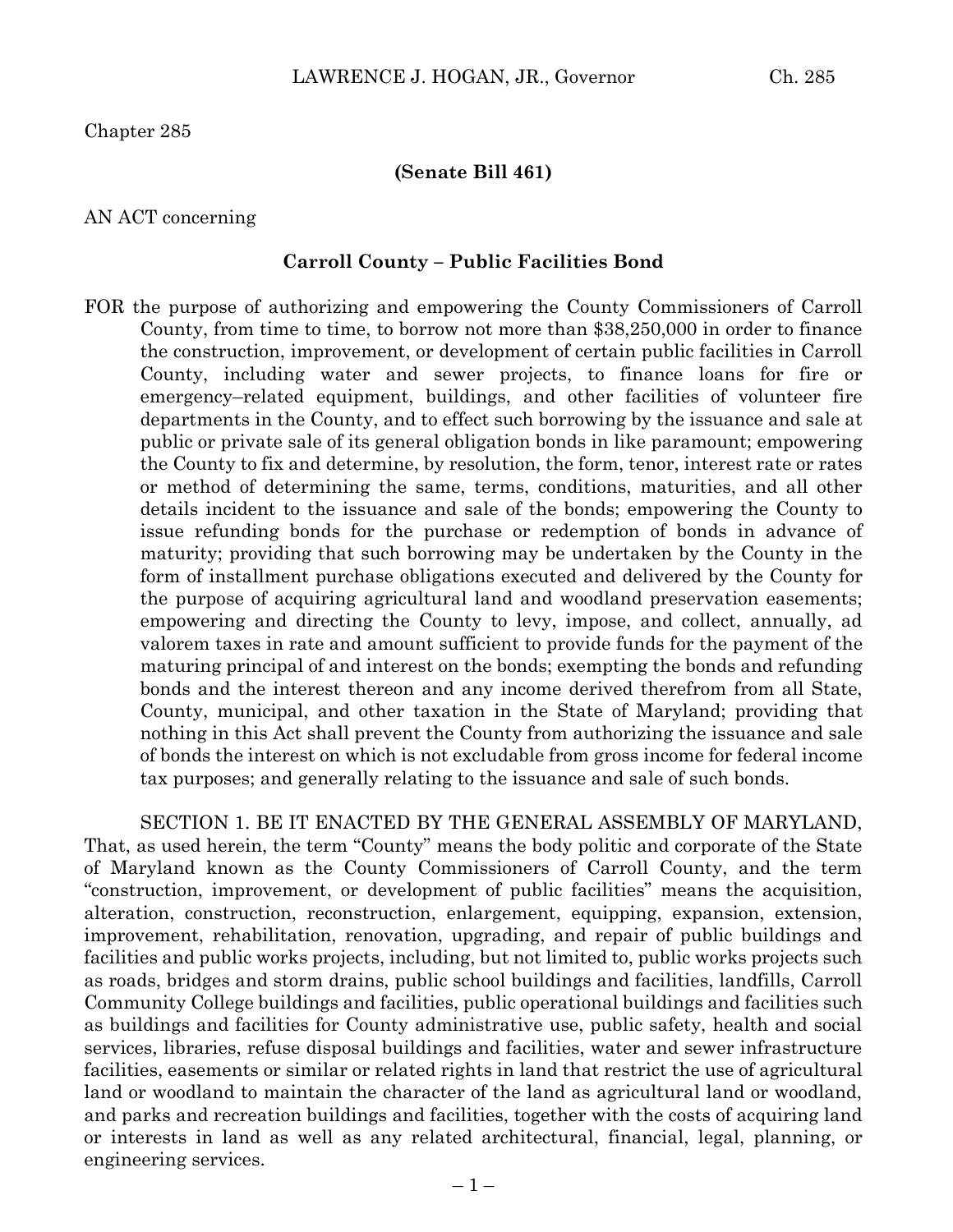SECTION 2. AND BE IT FURTHER ENACTED, That the County is hereby authorized to finance any part or all of the costs of the construction, improvements or development of public facilities described in Section 1 of this Act, to make loans to each and every volunteer fire department in the County upon such terms and conditions as may be determined by the County for the purpose of financing certain fire or emergency–related equipment, buildings, or other facilities of volunteer fire departments, and to borrow money and incur indebtedness for those purposes, at one time or from time to time, in an amount not exceeding, in the aggregate, \$38,250,000 and to evidence such borrowing by the issuance and sale upon its full faith and credit of general obligation bonds in like paramount, which may be issued at one time or from time to time, in one or more groups or series, as the County may determine.

SECTION 3. AND BE IT FURTHER ENACTED, That the bonds shall be issued in accordance with a resolution of the County, which shall describe generally the construction, improvement, or development of public facilities, including water and sewer projects, the fire or emergency–related equipment, buildings, or other facilities of volunteer fire departments in the County for which the proceeds of the bond sale are intended and the amount needed for those purposes. The County shall have and is hereby granted full and complete authority and discretion in the resolution to fix and determine with respect to the bonds of any issue: the designation, date of issue, denomination or denominations, form or forms, and tenor of the bonds which, without limitation, may be issued in registered form within the meaning of § 19–204 of the Local Government Article, as amended; the rate or rates of interest payable thereon, or the method of determining the same, which may include a variable rate; the date or dates and amount or amounts of maturity, which need not be in equal par amounts or in consecutive annual installments, provided only that no bond of any issue shall mature later than 30 years from the date of its issue; the manner of selling the bonds, which may be at either public or private sale, for such price or prices as may be determined to be for the best interests of Carroll County; the manner of executing and sealing the bonds, which may be by facsimile; the terms and conditions of any loans made to volunteer fire departments; the terms and conditions, if any, under which bonds may be tendered for payment or purchase prior to their stated maturity; the terms or conditions, if any, under which bonds may or shall be redeemed prior to their stated maturity; the place or places of payment of the principal of and the interest on the bonds, which may be at any bank or trust company within or without the State of Maryland; covenants relating to compliance with applicable requirements of federal income tax law, including (without limitation) covenants regarding the payment of rebate or penalties in lieu of rebate; covenants relating to compliance with applicable requirements of federal or State securities laws; and generally all matters incident to the terms, conditions, issuance, sale, and delivery thereof.

The bonds may be made redeemable before maturity, at the option of the County, at such price or prices and under such terms and conditions as may be fixed by the County prior to the issuance of the bonds, either in the resolution or in subsequent resolutions. The bonds may be issued in registered form, and provision may be made for the registration of the principal only. In case any officer whose signature appears on any bond ceases to be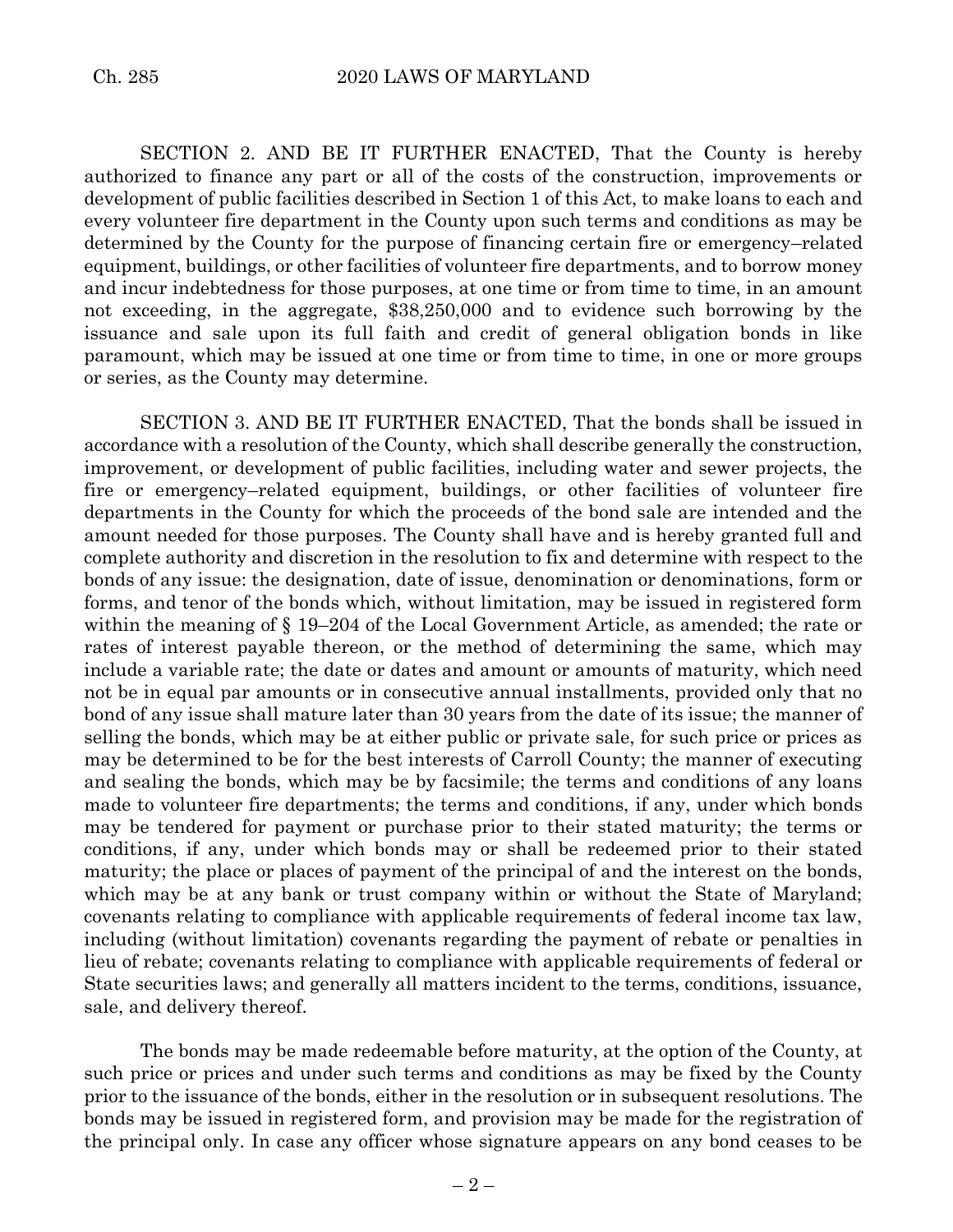such officer before the delivery thereof, such signature shall nevertheless be valid and sufficient for all purposes as if the officer had remained in office until such delivery. The bonds and the issuance and sale thereof shall be exempt from the provisions of §§ 19–205 and 19–206 of the Local Government Article, as amended.

The borrowing authorized by this Act may also be undertaken by the County in the form of installment purchase obligations executed and delivered by the County for the purpose of acquiring easements or similar or related rights in land that restrict the use of agricultural land or woodland to maintain the character of the land as agricultural or woodland. The form of installment purchase obligations, the manner of accomplishing the acquisition of easements, which may be the direct exchange of installment purchase obligations for easement, and all matters incident to the execution and delivery of the installment purchase obligations and acquisition of the easements by the County shall be determined in the resolution. Except where the provisions of this Act would be inapplicable to installment purchase obligations, the term "bonds" used in this Act shall include installment purchase obligations and matters pertaining to the bonds under this Act, such as the security for the payment of the bonds, the exemption of the bonds from State, County, municipal, or other taxation, and authorization to issue refunding bonds and the limitation on the aggregate principal amount of bonds authorized for issuance, shall be applicable to installment purchase obligations.

The County may enter into agreements with agents, banks, fiduciaries, insurers, or others for the purpose of enhancing the marketability of any security for the bonds and for the purpose of securing any tender option that may be granted to holders of the bonds, all as may be determined and presented in the aforesaid resolution, which may (but need not) state as security for the performance by the County of any monetary obligations under such agreements the same security given by the County to bondholders for the performance by the County of its monetary obligations under the bonds.

If the County determines in the resolution to offer any of the bonds by solicitation of competitive bids at public sale, the resolution shall fix the terms and conditions of the public sale and shall adopt a form of notice of sale, which shall outline the terms and conditions, and a form of advertisement, which shall be published in one or more daily or weekly newspapers having a general circulation in the County and which may also be published in one or more journals having a circulation primarily among banks and investment bankers. At least one publication of the advertisement shall be made not less than 10 days before the sale of the bonds.

Upon delivery of any bonds to the purchaser or purchasers, payment therefor shall be made to the Comptroller of Carroll County or such other official of Carroll County as may be designated to receive such payment in a resolution passed by the County before such delivery.

SECTION 4. AND BE IT FURTHER ENACTED, That the net proceeds of the sale of bonds shall be used and applied exclusively and solely for the acquisition, construction, improvement, or development of public facilities, including water and sewer projects, to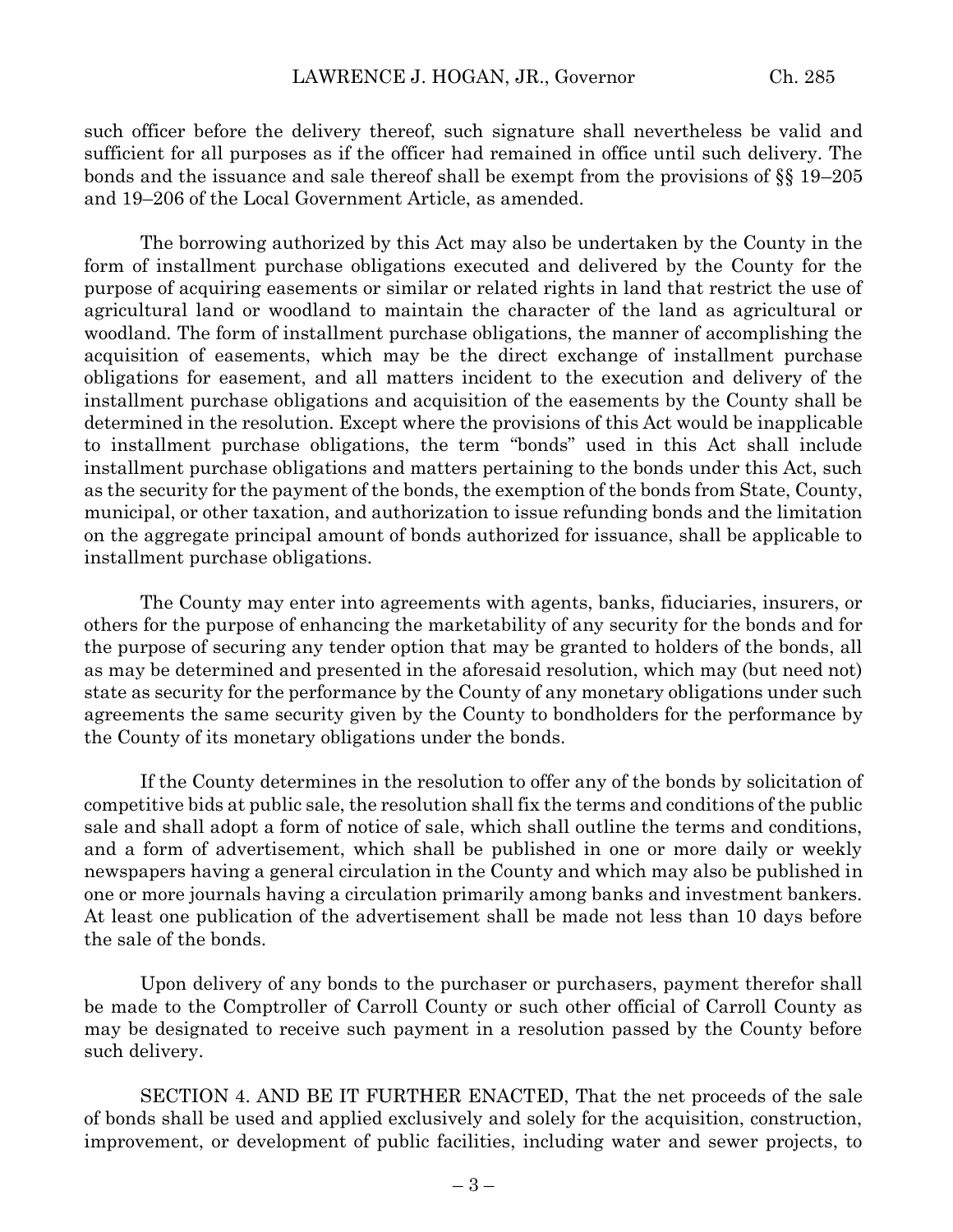make loans to volunteer fire departments for the financing of fire or emergency–related equipment, buildings, or other facilities of volunteer fire departments in the County for which the bonds are sold. If the amounts borrowed shall prove inadequate to finance the projects described in the resolution, the County may issue additional bonds with the limitations hereof for the purpose of evidencing the borrowing of additional funds for such financing, provided the resolution authorizing the sale of additional bonds shall so recite, but if the net proceeds of the sale of any issue of bonds exceed the amount needed to finance the projects described in the resolution, the excess funds so borrowed and not expended shall be applied to the payment of the next principal maturity of the bonds or to the redemption of any part of the bonds which have been made redeemable or to the purchase and cancellation of bonds, unless the County shall adopt a resolution allocating the excess funds to the acquisition, construction, improvement, or development of other public facilities, including water and sewer projects, or to the making of loans for fire or emergency–related equipment, buildings, or other facilities of volunteer fire departments in the County, as defined and within the limits set forth in this Act.

SECTION 5. AND BE IT FURTHER ENACTED, That the bonds hereby authorized shall constitute, and they shall so recite, an irrevocable pledge of the full faith and credit and unlimited taxing power of the County to the payment of the maturing principal of and interest on the bonds as and when they become payable. In each and every fiscal year that any of the bonds are outstanding, the County shall levy or cause to be levied ad valorem taxes upon all the assessable property within the corporate limits of the County in rate and amount sufficient to provide for or assure the payment, when due, of the principal of and interest on all the bonds maturing in each such fiscal year and, in the event the proceeds from the taxes so levied in any such fiscal year shall prove inadequate for such payment, additional taxes shall be levied in the succeeding fiscal year to make up any such deficiency. The County may apply to the payment of the principal of and interest on any bonds issued hereunder any funds received by it as loan repayments from volunteer fire departments and any funds received by it from the State of Maryland, the United States of America, any agency or instrumentality thereof, or from any other source, if such funds are granted for the purpose of assisting the County in financing the acquisition, construction, improvement, or development of the public facilities defined in this Act, including the water and sewer projects or the making of loans for the aforementioned fire or emergency–related equipment, buildings, or other facilities for volunteer fire departments in the County and, to the extent of any such funds received or receivable in any fiscal year, the taxes that are required to be levied may be reduced accordingly.

SECTION 6. AND BE IT FURTHER ENACTED, That the County is further authorized and empowered, at any time and from time to time, to issue its bonds in the manner herein above described for the purpose of refunding, by payment at maturity or upon purchase or redemption, any bonds issued hereunder. The validity of any such refunding bonds shall in no way be dependent upon or related to the validity or invalidity of the obligations so refunded. The powers herein granted with respect to the issuance of bonds shall be applicable to the issuance of refunding bonds. Such refunding bonds may be issued by the County for the purpose of providing it with funds to pay any of its outstanding bonds issued hereunder at maturity, for the purpose of providing it with funds to purchase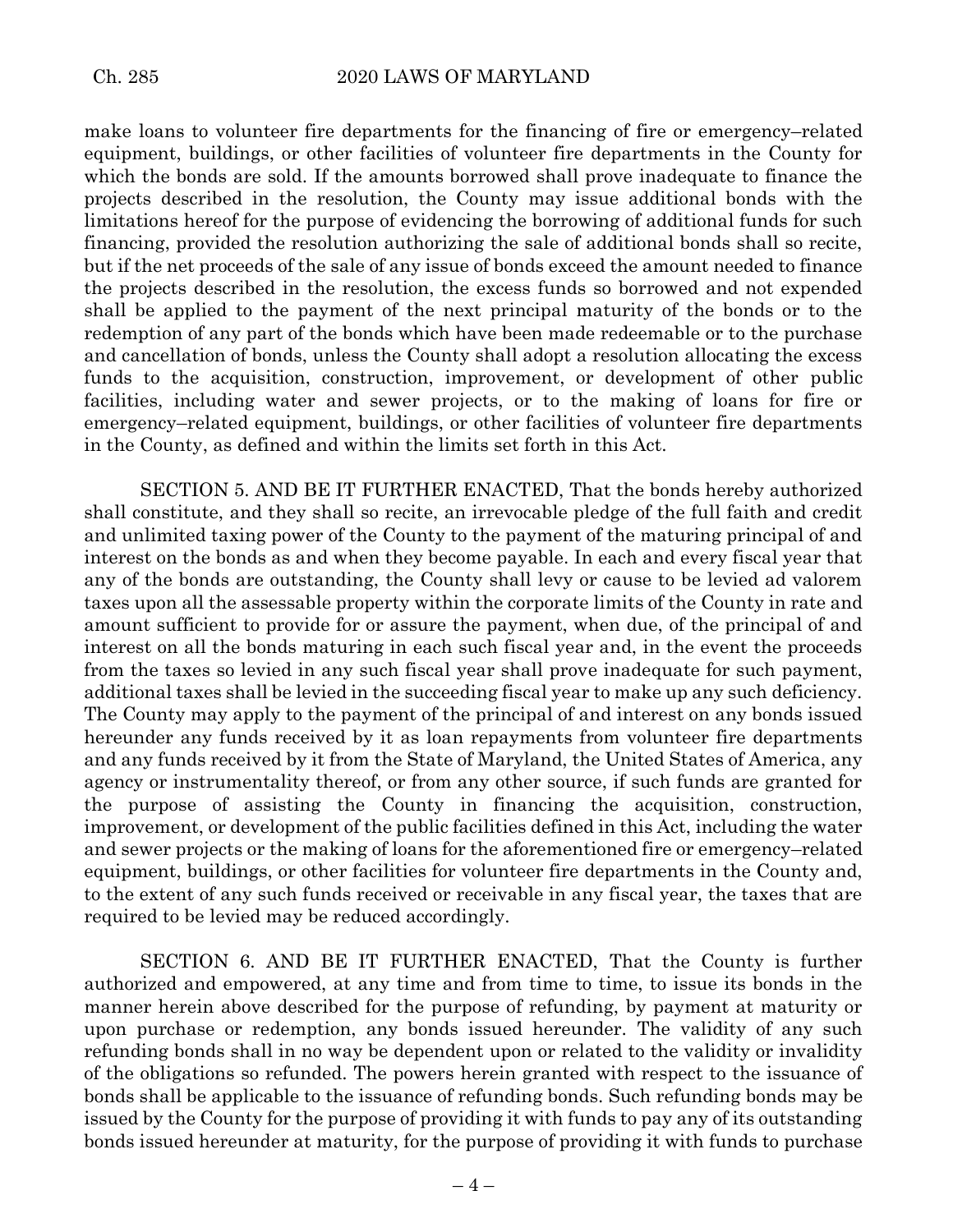in the open market any of its outstanding bonds issued hereunder, prior to the maturity thereof, or for the purpose of providing it with funds for the redemption prior to maturity of any outstanding bonds issued hereunder which are, by their terms, redeemable, for the purpose of providing it with funds to pay interest on any outstanding bonds issued hereunder prior to their payment at maturity of purchase or redemption in advance of maturity, or for the purpose of providing it with funds to pay any redemption or purchase premium in connection with the refunding of any of its outstanding bonds issued hereunder. The proceeds of the sale of any such refunding bonds shall be segregated and set apart by the County as a separate trust fund to be used solely for the purpose of paying the purchase or redemption prices of the bonds to be refunded.

SECTION 7. AND BE IT FURTHER ENACTED, That the County may, prior to the preparation of definitive bonds, issue interim certificates or temporary bonds, exchangeable for definitive bonds when such bonds have been executed and are available for such delivery, provided, however, that any such interim certificates or temporary bonds shall be issued in all respects subject to the restrictions and requirements set forth in this Act. The County may, by appropriate resolution, provide for the replacement of any bonds issued hereunder which shall have become mutilated or lost or destroyed upon such conditions and after receiving such indemnity as the County may require.

SECTION 8. AND BE IT FURTHER ENACTED, That any and all obligations issued pursuant to the authority of this Act, their transfer, the interest payable thereon, and any income derived therefrom in the hands of the holders thereof from time to time (including any profit made in the sale thereof) shall be and are hereby declared to be at all times exempt from State, County, municipal, or other taxation of every kind and nature whatsoever within the State of Maryland. Nothing in this Act shall prevent the County from authorizing the issuance and sale of bonds the interest on which is not excludable from gross income for federal income tax purposes.

SECTION 9. AND BE IT FURTHER ENACTED, That the authority to borrow money and issue bonds conferred on the County by this Act shall be deemed to provide an additional and alternative authority for borrowing money and shall be regarded as supplemental and additional to powers conferred upon the County by other laws and shall not be regarded as in derogation of any power now existing; and all Acts of the General Assembly of Maryland heretofore passed authorizing the County to borrow money are hereby continued to the extent that the powers contained in such Acts have not been exercised, and nothing contained in this Act may be construed to impair, in any way, the validity of any bonds that may have been issued by the County under the authority of any said Acts, and the validity of the bonds is hereby ratified, confirmed, and approved. This Act, being necessary for the welfare of the inhabitants of Carroll County, shall be liberally construed to effect the purposes hereof. All Acts and parts of Acts inconsistent with the provisions of this Act are hereby repealed to the extent of such inconsistency.

SECTION 10. AND BE IT FURTHER ENACTED, That this Act shall take effect June 1, 2020.